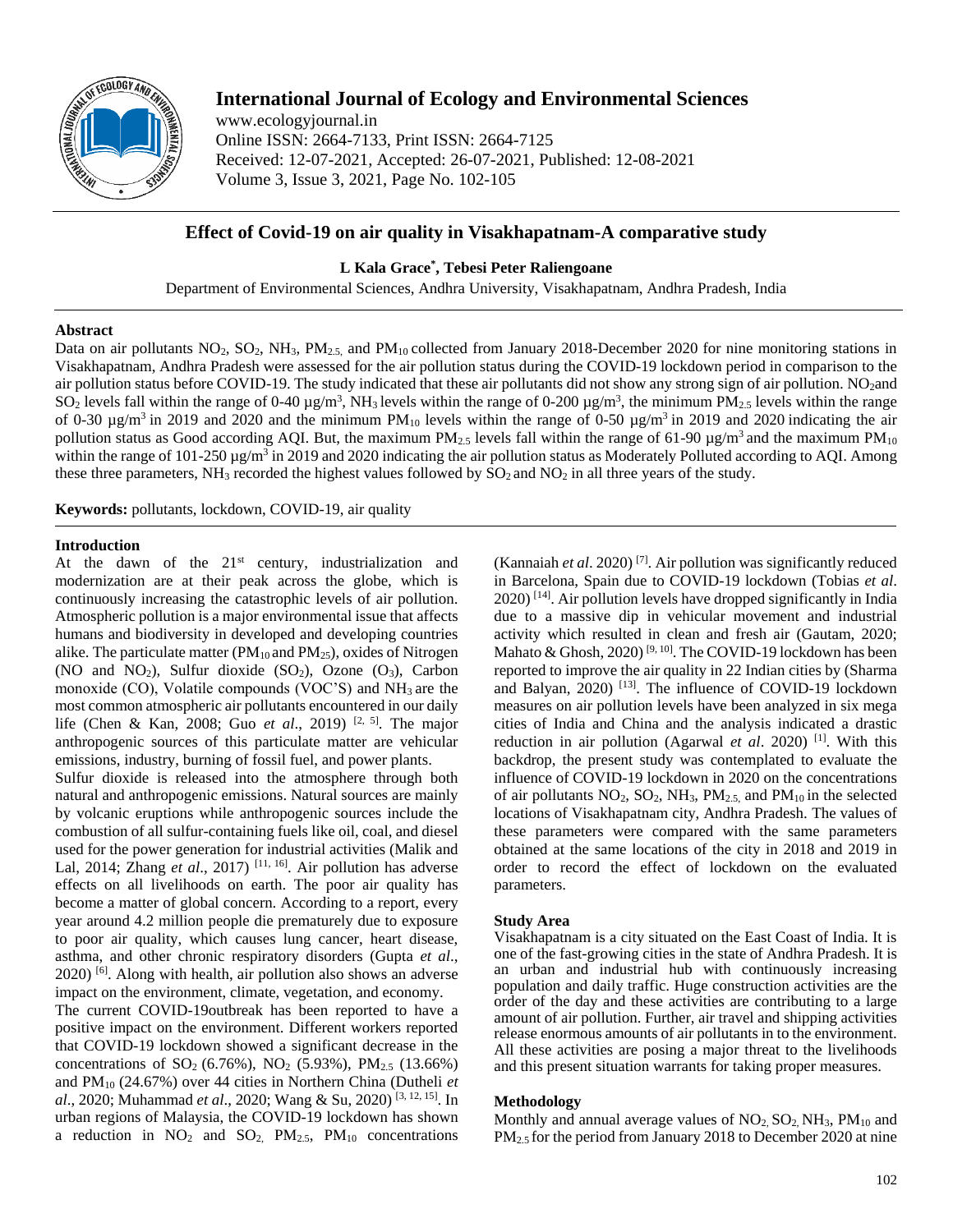monitoring stations, namely Minidi (S1), Industrial Estate (S2), Police Barracks (S3), ESI-Hospital (S4), Seethammadhara (S5), Gnanapuram (S6), Pedagantyada (S7), Ramky Pharmaracity (S8), M.V.P Colony Rythubazar (S9) in Visakhapatnam collected from the State Pollution Control Board were used in this study.

This data were evaluated to record an increase or decline in the levels of these air pollutants during COVID-19 lockdown period. Further, the data were also used to compare against Indian Air Quality Index.

| Table 1: Proposed sub-index and breakpoint pollutant concentrations for Indian Air Quality Index |
|--------------------------------------------------------------------------------------------------|
|--------------------------------------------------------------------------------------------------|

| <b>AQI</b> |              | 24 hr. average $(\mu \text{gm/m}^3)$ |                 |             |           |                   |  |  |  |  |
|------------|--------------|--------------------------------------|-----------------|-------------|-----------|-------------------|--|--|--|--|
|            | Category     | SO <sub>2</sub>                      | NO <sub>2</sub> | NH3         | $PM_{10}$ | PM <sub>2.5</sub> |  |  |  |  |
| $0 - 50$   | Good         | $0 - 40$                             | $0 - 40$        | $0 - 200$   | $0 - 50$  | $0 - 30$          |  |  |  |  |
| 51-100     | Satisfactory | 41-80                                | $41 - 80$       | $201 - 400$ | $51-100$  | $31-60$           |  |  |  |  |
| 101-200    | Moderate     | 81-380                               | 81-180          | 401-800     | 101-250   | 61-90             |  |  |  |  |
| 201-300    | Poor         | 381-800                              | 181-280         | 801-1200    | 251-350   | 90-120            |  |  |  |  |
| 301-400    | Very poor    | 801-1600                             | 281-400         | 1201-1800   | 351-430   | 121-250           |  |  |  |  |
| 401-500    | Severe       | 1600+                                | $400+$          | $1800+$     | $430+$    | $250+$            |  |  |  |  |

## **Results and Discussion**

**NO2 levels**: In the year 2018, the minimum value of 14.6  $\mu$ g/m<sup>3</sup> was recorded at S7 and maximum value of 30.4  $\mu$ g/m<sup>3</sup> at S3. In 2019, the minimum value of 15.0  $\mu$ g/m<sup>3</sup> was recorded at S1, S4, S5, and S9 and the maximum of  $26.0 \mu g/m^3$  at S6. In 2020, the minimum value of 15.0  $\mu$ g/m<sup>3</sup> was recorded at S5, S7, and S9 and the maximum value of 24.0  $\mu$ g/m<sup>3</sup> at <sup>S2</sup>. According to the Indian AQI outlined in Table 1, the minimum and maximum values of  $NO<sub>2</sub>$  lie within the range of 0-40  $\mu$ g/m<sup>3</sup> indicating that the pollution status was good at all the monitoring stations in all the three years of the study period. The data presented in Table 2 shows that there was a slight decrease in  $NO<sub>2</sub>$  in 2018 compared to the levels of  $NO<sub>2</sub>$  in 2019 and 2020 indicating that the lockdown did not have any impact on the sources of  $NO<sub>2</sub>$  at the monitoring stations. Among all the monitoring stations, ESI-Hospital recorded a higher value in  $2020$  compared to  $NO<sub>2</sub>$  in 2018 and 2019 indicating that COVID-lockdown period contributed to an increase in  $NO<sub>2</sub>$  levels.

**SO<sub>2</sub> levels:** In the year 2018, the minimum value of 7.0  $\mu$ g/m<sup>3</sup> was recorded at S4 and the maximum value of 14.9  $\mu$ g/m<sup>3</sup> at S6. In 2019, the minimum value of  $6.0 \mu g/m^3$  was recorded at S5 and the maximum values of  $11.0 \,\mu g/m^3$  at S3, S6 and S8. In 2020, the minimum value of 6.0  $\mu$ g/m<sup>3</sup> was recorded at S7 and the maximum value of 12.0  $\mu$ g/m<sup>3</sup> at S2. According to the Indian AQI, the minimum and maximum values of  $SO<sub>2</sub>$  lie within the range of 0-40  $\mu$ g/m<sup>3</sup> indicating that the pollution status was good at all monitoring stations in all three years of the study period. The data presented in Table 2 shows that there was a slight decrease of SO<sub>2</sub> in 2018 compared to its values recorded in 2019 and 2020 indicating that the lockdown did not have any impact on the sources of  $SO_2$ . Further, Police Barracks station  $(S3)$ recorded the highest value in 2018 among all monitoring stations but in 2019 and 2020 Gnanapuram Area station (S6) recorded the highest values. Kumari and Toshniwal (2020)<sup>[8]</sup> reported that there was no reduction in  $SO_2$  concentrations during the lockdown period in some cities. These authors attributed the lack of lockdown effect on  $SO_2$  concentrations to the operation of coal-based power plants in those cities. Lokhandwala and Gautam  $(2020)$ <sup>[9]</sup> noted that the local meteorological conditions such as temperature, rainfall, wind speed and solar radiation could contribute to the recorded levels of  $SO<sub>2</sub>$  concentrations

during lockdown period. Therefore, the  $SO<sub>2</sub>$  levels recorded at all monitoring stations in the present study could be attributed to the local meteorological factors as well as to local factors in operation during lockdown period.

**NH<sub>3</sub> levels**: In 2018, the minimum value of 60.7  $\mu$ g/m<sup>3</sup> was recorded at S4 and the maximum of  $91.4\mu g/m^3$  at S3. In 2019, minimum value of  $25.0\mu g/m^3$  was recorded at S4, S5, and S9 while the maximum of  $90\mu g/m^3$  at S6. In 2020, the minimum value of  $23.0 \mu g/m^3$  was recorded at S9 and the maximum value of 32.0  $\mu$ g/m<sup>3</sup> at S8. According to the Indian AQI, the minimum and maximum values of NH<sub>3</sub> during the study period lie within the range of 0-200  $\mu$ g/m<sup>3</sup> indicating that the pollution status was good in all the three years of the study. Further, there was a significant decrease in NH<sub>3</sub> concentration in the year 2020 when compared to 2018 and 2018 years and this decrease is attributable to restricted movement of people during lockdown period.

Among  $No_2$ ,  $SO_2$  and  $NH_3$  parameters, the last parameter recorded the highest values followed by  $SO_2$  and lastly  $NO_2$  in all the three years of the study.

**PM2.5 levels**: In the year 2020, all stations recorded lower values of PM2.5 as opposed to 2019 except ESI-Hospital station which recorded a high value in 2020 as compared to 2019. In 2019, the minimum value of 11.0  $\mu$ g/m<sup>3</sup> was recorded at S4 and the maximum value of 77.6  $\mu$ g/m<sup>3</sup> at S6. In 2020, the minimum value of 8.0  $\mu$ g/m<sup>3</sup> was recorded at S9 and the maximum value of 59.8  $\mu$ g/m<sup>3</sup> at S6. In 2019, the minimum of PM<sub>2.5</sub> lies within the range of 0-30  $\mu$ g/m<sup>3</sup> indicating that pollution status was good and maximum value within the range of  $61-90 \mu g/m^3$  indicating that the air quality was moderately polluted according to the Indian AQI. In 2020, the minimum of  $PM<sub>2.5</sub>$  lies within the range of 0-30  $\mu$ g/m<sup>3</sup> indicating that the pollution status was good and the maximum value lies within the range of  $31-60 \mu g/m^3$  indicating that the air quality was satisfactory according to the Indian AQI. The values of  $PM_{2.5}$  recorded in this study are in agreement with the results of Kumari and Toshniwal (2020) [8] who reported that there was a notable reduction in  $PM_{2.5}$  concentration levels in many cities of the study. The present study suggests that the sources of PM<sub>2.5</sub> were much affected by the lockdown except at the ESI-Hospital station (S4).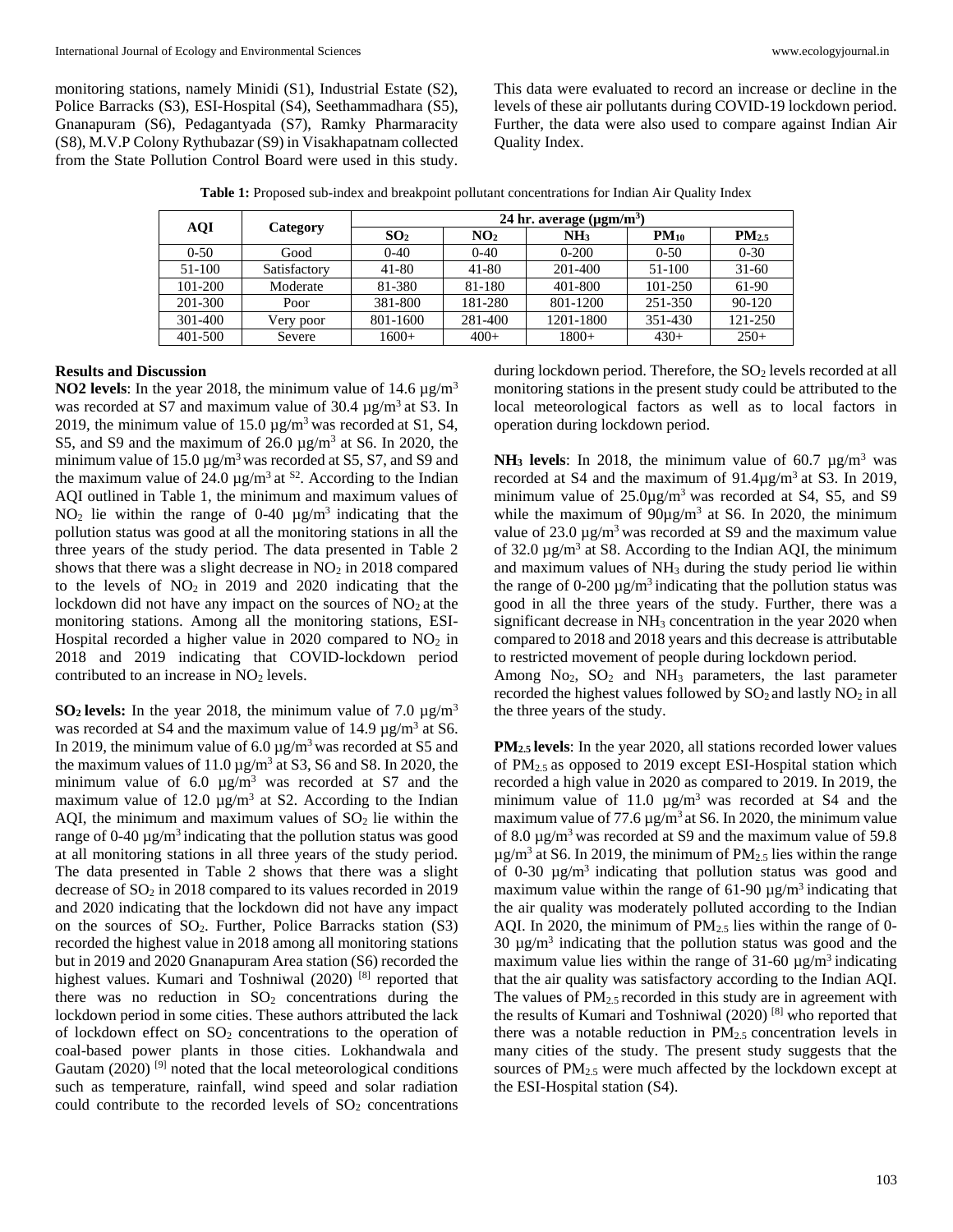|                        | NO2  |                   | SO <sub>2</sub> |      | 2018<br>NH <sub>3</sub> |           | PM 2.5 |         |           |                          | <b>PM 10</b>                 |                          |                          |                          |                              |
|------------------------|------|-------------------|-----------------|------|-------------------------|-----------|--------|---------|-----------|--------------------------|------------------------------|--------------------------|--------------------------|--------------------------|------------------------------|
| Station                |      | Min Max           |                 |      | Min Max                 |           |        | Min Max |           |                          |                              | Min Max Ann. Avg.        | Min                      | <b>Max</b>               |                              |
|                        |      |                   | Ann. Avg.       |      |                         | Ann. Avg. |        |         | Ann. Avg. |                          |                              |                          |                          |                          | Ann. Avg.                    |
| S <sub>1</sub>         | 15.8 | 23.0              | 19.6            | 8.0  | 11.0                    | 9.5       | 65.9   | 78.1    | 70.1      | $\bar{\phantom{a}}$      |                              |                          | $\overline{\phantom{a}}$ |                          |                              |
| S <sub>2</sub>         | 16.8 | 24.9              | 19.6            | 8.0  | 11.3                    | 9.4       | 64.9   | 79.9    | 72.7      | $\overline{\phantom{a}}$ | $\qquad \qquad \blacksquare$ | $\overline{\phantom{a}}$ | $\overline{\phantom{a}}$ | $\overline{\phantom{a}}$ | $\overline{\phantom{a}}$     |
| S <sub>3</sub>         | 22.7 | 30.4              | 25.1            | 10.0 | 13.8                    | 11.7      | 77.9   | 91.4    | 84.7      | $\overline{\phantom{0}}$ | $\overline{a}$               | $\overline{\phantom{0}}$ | $\overline{\phantom{a}}$ | $\overline{\phantom{a}}$ | $\qquad \qquad \blacksquare$ |
| S4                     | 15.7 | 20.0              | 16.7            | 7.0  | 10.0                    | 8.4       | 60.7   | 77.0    | 64.9      | $\overline{\phantom{0}}$ | $\overline{a}$               | $\overline{\phantom{0}}$ | $\overline{\phantom{a}}$ |                          | $\overline{\phantom{a}}$     |
| S <sub>5</sub>         | 16.2 | 24.7              | 18.7            | 8.0  | 12.6                    | 9.1       | 65.8   | 75.0    | 70.1      | $\overline{a}$           |                              |                          | $\qquad \qquad -$        |                          |                              |
| S <sub>6</sub>         | 19.4 | 29.5              | 24.7            | 11.0 | 14.9                    | 11.5      | 78.8   | 89.7    | 86.1      | $\overline{\phantom{a}}$ | $\overline{a}$               | $\overline{\phantom{a}}$ | $\overline{\phantom{a}}$ | $\overline{\phantom{a}}$ | $\overline{\phantom{a}}$     |
| S7                     | 13.3 | 22.9              | 17.8            | 8.0  | 10.0                    | 8.6       | 60.8   | 76.0    | 67.2      | $\overline{\phantom{0}}$ | $\overline{a}$               | $\overline{\phantom{0}}$ | $\overline{\phantom{a}}$ | $\overline{\phantom{a}}$ | $\overline{\phantom{a}}$     |
| S8                     | 14.6 | 25.0              | 19.6            | 8.0  | 11.0                    | 9.5       | 71.3   | 86.4    | 79.2      | $\overline{\phantom{0}}$ | $\overline{a}$               | $\overline{\phantom{0}}$ | $\overline{\phantom{a}}$ | $\overline{\phantom{a}}$ | $\overline{\phantom{a}}$     |
| $\overline{S9}$        | 20.1 | 22.2              | 21.3            | 9.0  | 11.0                    | 9.8       | 70.3   | 77.0    | 73.6      | $\overline{\phantom{0}}$ | $\overline{a}$               | $\overline{\phantom{a}}$ | $\overline{\phantom{a}}$ | $\overline{\phantom{a}}$ | $\overline{\phantom{a}}$     |
| 2019                   |      |                   |                 |      |                         |           |        |         |           |                          |                              |                          |                          |                          |                              |
| S <sub>1</sub>         | 15.0 | 20.0              | 17.9            | 7.0  | 9.0                     | 7.8       | 26.0   | 73.0    | 50.7      | 19.3                     | 68.3                         | 33.5                     | 47.0                     | 126.0                    | 71.4                         |
| $\overline{S2}$        | 18.0 | 23.0              | 20.9            | 8.0  | 10.0                    | 9.0       | 27.0   | 79.0    | 55.2      | 17.2                     | 66.8                         | 39.8                     | 60.0                     | 134.0                    | 85.9                         |
| S <sub>3</sub>         | 18.0 | 25.0              | 21.7            | 8.0  | 11.0                    | 9.3       | 27.0   | 87.0    | 57.4      | 21.0                     | 61.4                         | 39.4                     | 53.0                     | 122.0                    | 86.6                         |
| $\overline{S4}$        | 15.0 | 21.0              | 17.3            | 7.0  | 9.0                     | 7.4       | 25.0   | 72.0    | 49.7      | 11.0                     | 57.6                         | 30.4                     | 46.0                     | 121.0                    | 79.0                         |
| S <sub>5</sub>         | 15.0 | 21.0              | 18.5            | 6.0  | 9.0                     | 7.8       | 25.0   | 77.0    | 52.9      | 19.3                     | 55.1                         | 31.8                     | 46.0                     | 88.0                     | 63.4                         |
| S <sub>6</sub>         | 17.0 | 26.0              | 22.1            | 8.0  | 11.0                    | 9.5       | 28.0   | 90.0    | 58.4      | 24.3                     | 77.3                         | 43.8                     | 52.0                     | 131.0                    | 91.3                         |
| S7                     | 16.0 | 19.0              | 18.0            | 7.0  | 8.0                     | 7.8       | 26.0   | 76.0    | 51.8      | 16.2                     | 55.9                         | 36.0                     | 53.0                     | 112.0                    | 73.3                         |
| S8                     | 16.0 | 25.0              | 20.5            | 7.0  | 11.0                    | 8.8       | 26.0   | 84.0    | 56.0      | 19.5                     | 60.0                         | 34.0                     | 44.0                     | 116.0                    | 68.9                         |
| S <sub>9</sub>         | 15.0 | 21.0              | 17.3            | 7.0  | 9.0                     | 7.4       | 25.0   | 79.0    | 51.5      | 32.3                     | 49.0                         | 32.3                     | 45.0                     | 95.0                     | 64.0                         |
| 2020                   |      |                   |                 |      |                         |           |        |         |           |                          |                              |                          |                          |                          |                              |
| S <sub>1</sub>         | 16.0 | 21.0              | 18.1            | 7.0  | 9.0                     | 7.7       | 24.2   | 28.0    | 25.6      | 12.0                     | 57.3                         | 28.3                     | 38.0                     | 130.0                    | 74.8                         |
| S <sub>2</sub>         | 17.0 | 24.0              | 20.3            | 7.0  | 12.0                    | 9.0       | 25.0   | 30.0    | 26.8      | 20.9                     | 54.4                         | 35.0                     | 55.0                     | 143.0                    | 89.1                         |
| $\overline{S3}$        | 18.0 | 21.0              | 19.7            | 8.0  | 10.0                    | 8.6       | 24.0   | 28.0    | 26.1      | 16.3                     | 57.1                         | 30.9                     | 48.0                     | 118.0                    | 74.9                         |
| S4                     | 19.0 | 21.0              | 20.0            | 8.0  | 9.0                     | 8.7       | 25.0   | 27.0    | 26.3      | 40.3                     | 50.2                         | 43.9                     | 83.0                     | 132.0                    | 103.3                        |
| $\overline{\text{S5}}$ | 15.0 | $\overline{20.0}$ | 17.4            | 7.0  | 9.0                     | 7.3       | 24.0   | 28.0    | 25.3      | 11.7                     | 35.1                         | 22.7                     | 35.0                     | 81.0                     | 56.1                         |
| S <sub>6</sub>         | 18.0 | 23.0              | 20.4            | 8.0  | 10.0                    | 8.8       | 25.0   | 29.0    | 26.6      | 27.9                     | 59.8                         | 37.8                     | 68.0                     | 136.0                    | 90.5                         |
| S7                     | 15.0 | 19.0              | 17.5            | 6.0  | 9.0                     | 7.4       | 24.0   | 27.0    | 25.6      | 18.3                     | 48.1                         | 28.4                     | 47.0                     | 122.0                    | 74.1                         |
| $\overline{S8}$        | 16.0 | 23.0              | 19.4            | 7.0  | 11.0                    | 8.5       | 24.0   | 32.0    | 26.1      | 13.0                     | 65.2                         | 31.5                     | 44.0                     | 143.0                    | 75.9                         |
| S <sub>9</sub>         |      | 15.0 19.0         | 17.0            | 7.0  | 8.0                     | 7.3       | 23.0   | 26.0    | 24.5      | 8.0                      | 36.2                         | 23.6                     | 40.0                     | 92.0                     | 60.0                         |

**Table 2:** The annual averages, minimum and maximum values of the NO<sub>2</sub>, SO<sub>2</sub>, NH<sub>3</sub> and PM<sub>10</sub> and PM<sub>2.5</sub>

**PM10 levels:** In the year 2020, all stations recorded highest PM10 values compared to 2019 except for S3, S5, and S9 which recorded the lowest values as compared to 2019. In 2019, the minimum value of  $44.0 \mu g/m^3$  was recorded at S8 and the maximum value of 134.0  $\mu$ g/m<sup>3</sup> at S2. In 2020, the minimum value of 35.0  $\mu$ g/m<sup>3</sup> was recorded at S5 and the maximum 143.0  $\mu$ g/m<sup>3</sup> at S2 and S8. The minimum of PM<sub>10</sub> lies within the range of 0-50  $\mu$ g/m<sup>3</sup> in 2019 and 2020 indicating that the pollution status was good and the maximum value lies within the range of 101- 250  $\mu$ g/m<sup>3</sup> in 2019 and 2020 indicating that the air quality was moderately polluted according to the Indian AQI. The  $PM_{10}$ values in this study for the stations S3, S5, and S9 tally with the results of Kumari and Toshniwal (2020)<sup>[8]</sup> reported a significant decline in  $PM_{10}$  concentration levels in March 2020 as compared to March 2019. The present study suggests that the sources of PM<sub>10</sub> were not affected by the lockdown but except in case of three stations S3, S5, and S9, the lower values  $PM_{10}$  recorded during 2020 could be a result of the lockdown.

#### **Conclusions**

The study found that there is no significant decline in the concentration levels of the NH3,  $PM_{2.5}$  and  $PM_{10}$  during lockdown period which could be due to the sources of these parameters unaffected by the COVID-19 lockdown. The air quality in the years of the study showed that the air quality in all monitoring stations were within the permissible limits. Among the parameters studied,  $NH<sub>3</sub>$  is the only parameter that recorded

the decline in all monitoring stations from 2018 to 2020 indicating that there was a positive response to the COVID-19 lockdown. In general, COVID-19 lockdown had a positive response in improving the air quality. The study might assist the environmentalists and policy makers to curb down the air pollution in future by implementing the strategic lockdowns at the pollution hotspots with minimal economic loss.

#### **References**

- 1. Agarwal A, Kaushik A, Kumar S, Mishra RK. Comparative study on air quality status in Indian and Chinese cities before and during the COVID-19 lockdown period. Air. Qual. Atmos. Health,2020:23:1-12.
- 2. Chen B, Kan H. Air pollution and population health: a global challenge. Env. Health and Prev. Med,2008:13:94-101.
- 3. Dutheli F, Navel V, Clinchamps M. The indirect benefit on respiratory health from the world's effort to reduce transmission of SARS - CoV-2 Chest, 2020, S0012-3692.
- 4. Gautham S. COVID-19: air pollution remains low as people stay at home. Air Quality, Atm. Health,2020:13:853-857.
- 5. Guo H, Chang Z, Wu J, Li W. Air pollution and lung cancer incidence in China: who are faced with a greater effect. Env. Intl,2019:132:105077.
- 6. Gupta A, Bherwani H, Gautam S, Anjum S, Musugu K, Kumar N *et al*. Air pollution aggravating COVID-19 lethality? Exploration in Asian cities using statistical models. Env. Dev. Sustainability,2021:23:6408-6417.